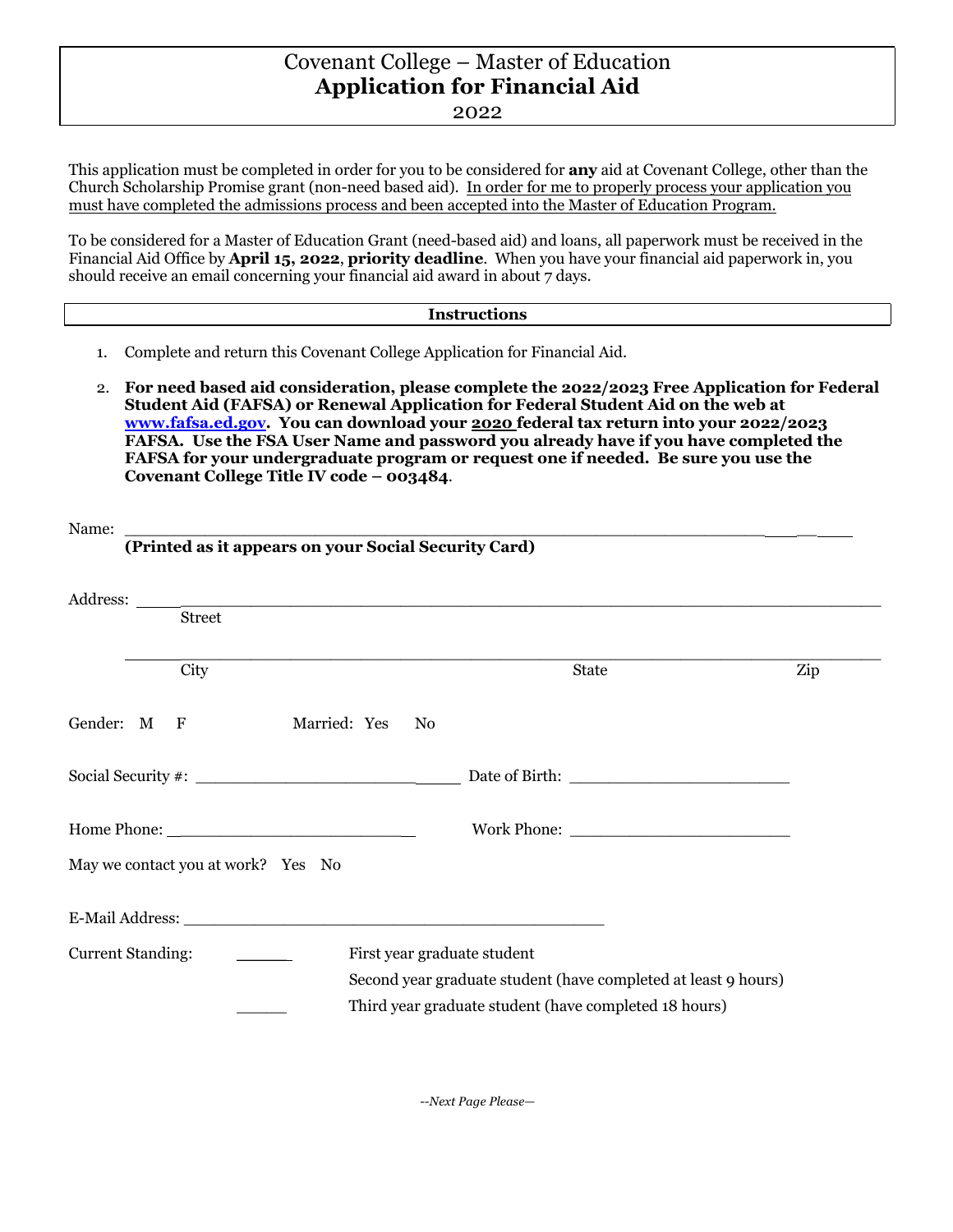| <b>Check All That Apply</b>                                                                                                                                                                                                                                                                                                                         |  |  |  |  |
|-----------------------------------------------------------------------------------------------------------------------------------------------------------------------------------------------------------------------------------------------------------------------------------------------------------------------------------------------------|--|--|--|--|
| I plan to apply for a Master of Education Grant (you must complete the 2022/23 FAFSA)                                                                                                                                                                                                                                                               |  |  |  |  |
| I plan to apply for Federal financial aid, including loans (if you check this you must complete the<br>2022/23 FAFSA)                                                                                                                                                                                                                               |  |  |  |  |
| I completed the FAFSA on this date                                                                                                                                                                                                                                                                                                                  |  |  |  |  |
| Name of the school where you are employed:                                                                                                                                                                                                                                                                                                          |  |  |  |  |
| Please list the name(s) of any other current Covenant College MEd students that are also employed at the same school:                                                                                                                                                                                                                               |  |  |  |  |
| My employer will be paying for part or all of the MEd program. If so, the enclosed Employee<br>Reimbursement form must be completed before any other aid is disbursed and before any<br>paperwork is sent to your employer. All M Ed students must complete the Employee<br>Reimbursement form whether they are receiving any reimbursement or not. |  |  |  |  |
| I understand that if I want someone else to have access to my financial/academic information (i.e. spouse,<br>parent, or employer) I need to include that person on the "Release of Information" form included in the<br>registration packet.                                                                                                       |  |  |  |  |
| <b>LOANS</b> – Because of changes that congress has made, students pursuing a graduate degree are no longer eligible for<br>the Federal <b>Subsidized</b> Direct Loan program. They will still be eligible for the Federal Direct <b>Unsubsidized</b>                                                                                               |  |  |  |  |

## **CHURCH PARTNERSHIP PROGRAM**

My church is in the Church Scholarship Promise Program and I was a member of that church by December, 2021.

Loan and Graduate PLUS loans. This means that the interest will start accruing on that loan as soon as it is

Name of Church

disbursed.

City State Zip

You may send this information back to us either by:

- 1. e-mail: brenda.rapier@covenant.edu
- 2. by fax: 706-820-0893
- 3. by mail: Financial Aid Office

 Attn: Brenda Rapier 14049 Scenic Highway Lookout Mountain, GA 30750 706-419-1154 or 706-419-1126

Please make sure you print the third page, which is the Employee Reimbursement form. Complete it and return it along with your financial aid application to the Graduate School of Education, Master of Education.